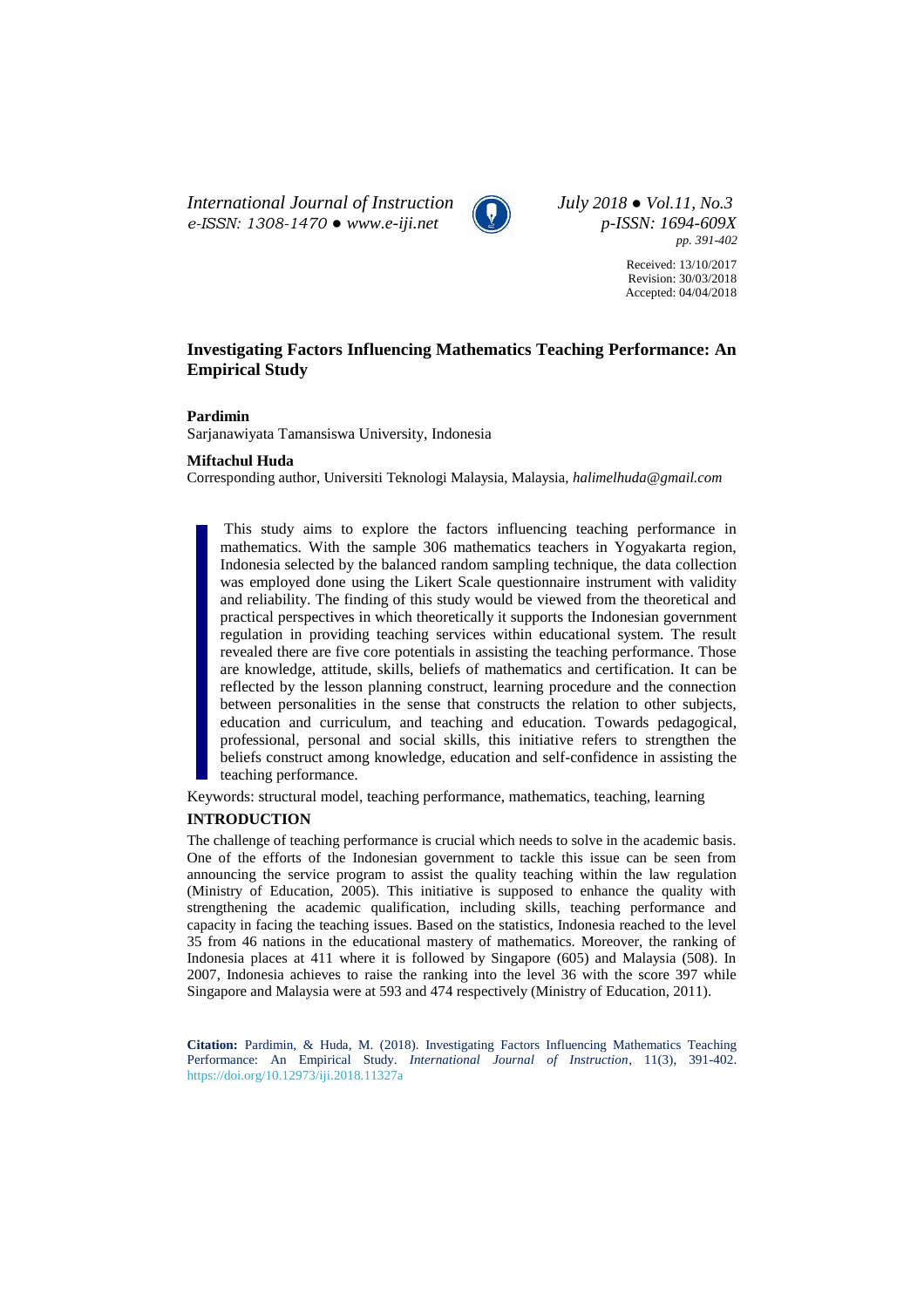According to the information from Education Quality Assurance in Jogjakarta, Indonesia, there is needed to improve the work performance quality among the teachers, since the evaluation quotient of teachers' work performance shows less than 50 percent, with the following result Yogyakarta (42.86%), Sleman (38.46%), Bantul (37.50%), Kulon Progo (25%) and Gunung Kidul (16.67%). Moreover, the challenge is additionally emerged from the students' learning performance and achievement which shows less than an expected result. One of the reasons can be seen from the lack of competitiveness among the students in the rural area in is Yogyakarta, Indonesia. The indicators could be viewed such as less attention to the mathematics education, getting hard to operate the formulation, and sometimes cheating from their peers and soon, where all these have to be solved mainly in the teaching performance in mathematics (Othman et al., 2016). In particular, the learning strategy adopted is sometimes using traditional method and thus the students are unfamiliar with problem-solving or using ubiquitous applications (Zulkardi 2002).

In this view, this study aims to explore the model development of what kind of factors can influence mathematics teachers' work performance. This study will propose the analytical model referring to the relationship among knowledge, belief and attitude in the work teaching performance (Ernest, 1989; Shulman, 1986). This study will focus on five factors which are considered to be more dominant in influencing mathematics teachers' work performance in Yogyakarta, Indonesia. These include teachers' knowledge, attitude, skills, beliefs in mathematics and certification. They will be analysed to determine the extent of influence on mathematics teachers' work performance.

#### **LITERATURE REVIEW**

#### **About Teaching Performance**

Teachers' work performance is the result and development which are achieved by the teacher in performing assigned duties and responsibilities based on factors of ability, presentation or skills, family background, social status, experience, age, gender, ethnicity, academic qualifications, work experience, resources, leadership, reward, structure and nature of work, perception, attitude, personality, learning, and motivation (Shulman, 1987). Attempt to value the teaching performance refers to the appraisal with its particular stages used to identify the basic needs with a key indicator to support the abilities and capabilities in teaching. Examining the strength and weakness, the evaluation process involves five main aspects namely, the purpose of evaluation, category of targeted teachers to be evaluated, concept of teachers' work used, attention to the teachers' quality dimension and behaviour, and approach to validate the evaluation (Huda et al., 2016a; Lim-Teo et al., 2008). Moreover, there are some additional stages which are intelligence, personality, teaching techniques and interaction with students (Huda et al., 2016b). It can also be examined into the skills in teaching, motivating ability, sincerity in passing, and teachers' attitude towards students (Riaz, 2000). In addition, teaching work performance in the school system would be assessed using instruments designed in the duration of the learning process integrated into the purpose and activities of the educational institution. The most important indicator for teachers' work performance is the activity opted by the teacher when teaching a subject (Klassen & Tze, 2014). The role of students and the school management becomes the instruments which are crucial in teacher evaluation.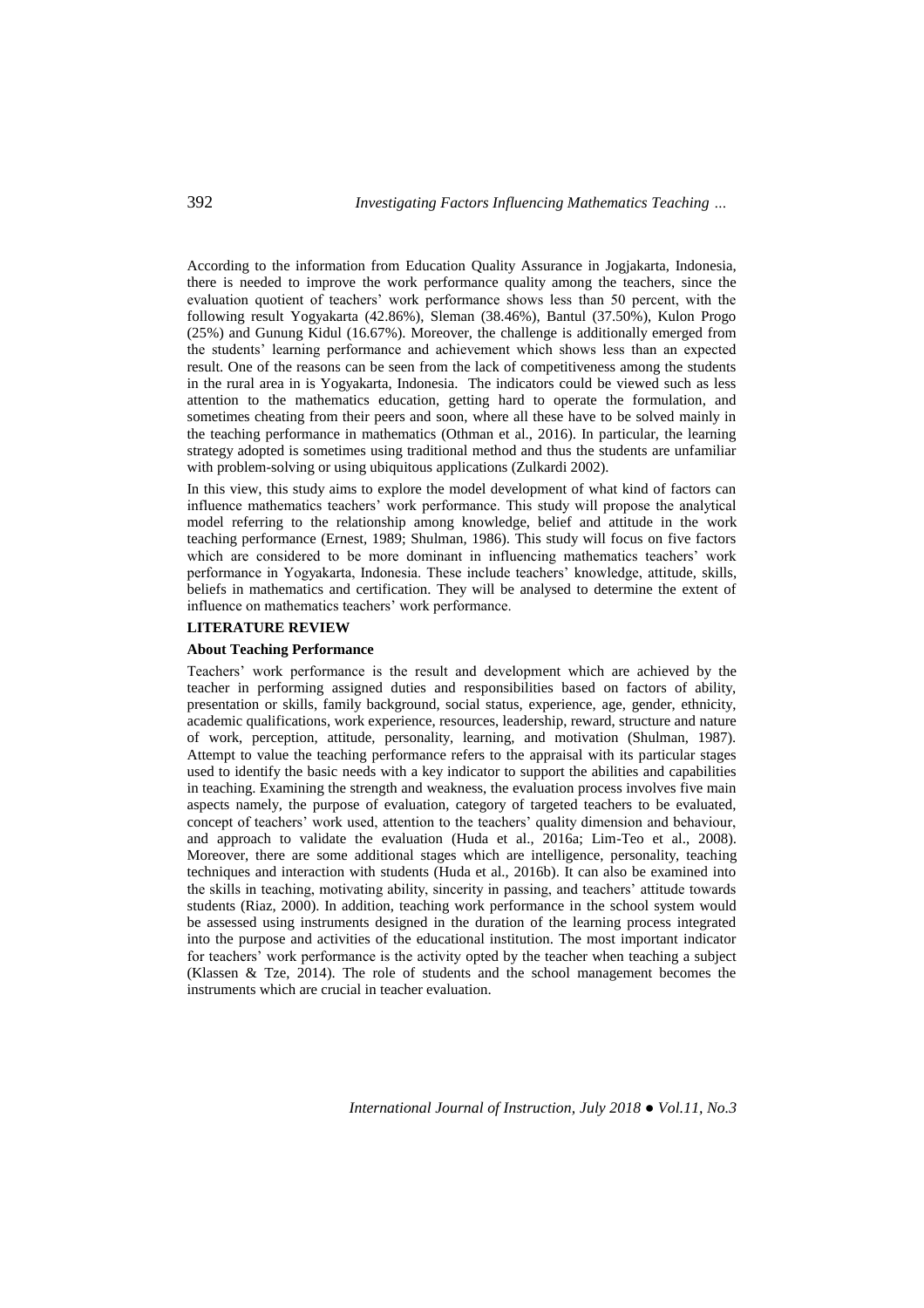# **The Significance of Knowledge, Attitude, Skill, Belief and Certification on Teaching Performance**

Teaching performance could be improved with addressing knowledge, attitude, skill, belief and certification. All these have their significant role to enhance the teaching performance. With their relationship, it can support the way of teaching style by managing the process in the sense that focuses on determining the factors in influencing the teaching performance. Some studies have been explored in terms of the significance on these components (Wilkins, 2008; Agudelo-Valderrama, 2008; Lim-Teo, et al., 2008; Henderson & Susan , 2008; Huntly, 2008; Capraro et al., 2005; Charalambous et al., 2009; Xu, 2004; Fiedler, 2009). These components have been considered with a comprehensive structural model of teaching performance. Formulating the model components were adopted into the mathematical content knowledge to enlarge the professional quality of teaching performance.

In addition, the significance of knowledge and skills to enhance the teaching quality can be engaged into the service programs. The certification program is provided to signify their key performance in teaching. In providing the idea to improve work performance, the development of an effective education program refers to assist the students' learning performance (Toh et al. 2003). As a result, the use of learning materials including illustrations and examples points out the teaching to give insights into the learning process of mathematics in a classroom (Suffian, & AbdulRahman, 2010). Both knowledge understanding with belief and attitude have a pivotal overview to address the foundational thinking in raising the professionalism which is crucial in creating effective mathematics teaching (Koellner Clark, & Lesh, 2003).

In line with teaching performance including knowledge on teaching methods, attitude and students' success, the self-confidence which is directly nurtured by teachers positively influences work quality and acquisition purposes of students with their learning expertise (Maseleno et al., 2018), work results and approach used by teachers and mathematics performance (Munck, 2007). Here refers to the self-confidence in giving the particular view into the direct effect on learning purpose with effective approaches. As a result, the value has a direct positive effect on mathematics performance with an approach that attitude, anxiety and habit as affective ability in the learning of mathematics act as a spur to continue in encouraging cognitive abilities to stimulate learners to solve mathematical problems (Huda et al., 2017). Effective mathematics problem solving enables learners to obtain high mathematical achievement in the sense that both commitment and interest with the general understanding can be integrated with understanding and mastering content, which have a positive relationship with teaching performance.

# **METHOD**

The present study was designed with quantitative approach using an ex post facto (Isaac & Michael, 1981). This quasi-experimental study was used to examine independent variable, present prior to the study in the participants, affects a dependent variable where the participants are not randomly assigned. In the ex post facto study, relation among variables is significantly related and factors influenced are interesting to research (Christensen, 2004). With this regard, the factors to influence mathematics teachers' work performance will be examined among knowledge, attitude, beliefs and certification in mathematics education as in the following figure 1.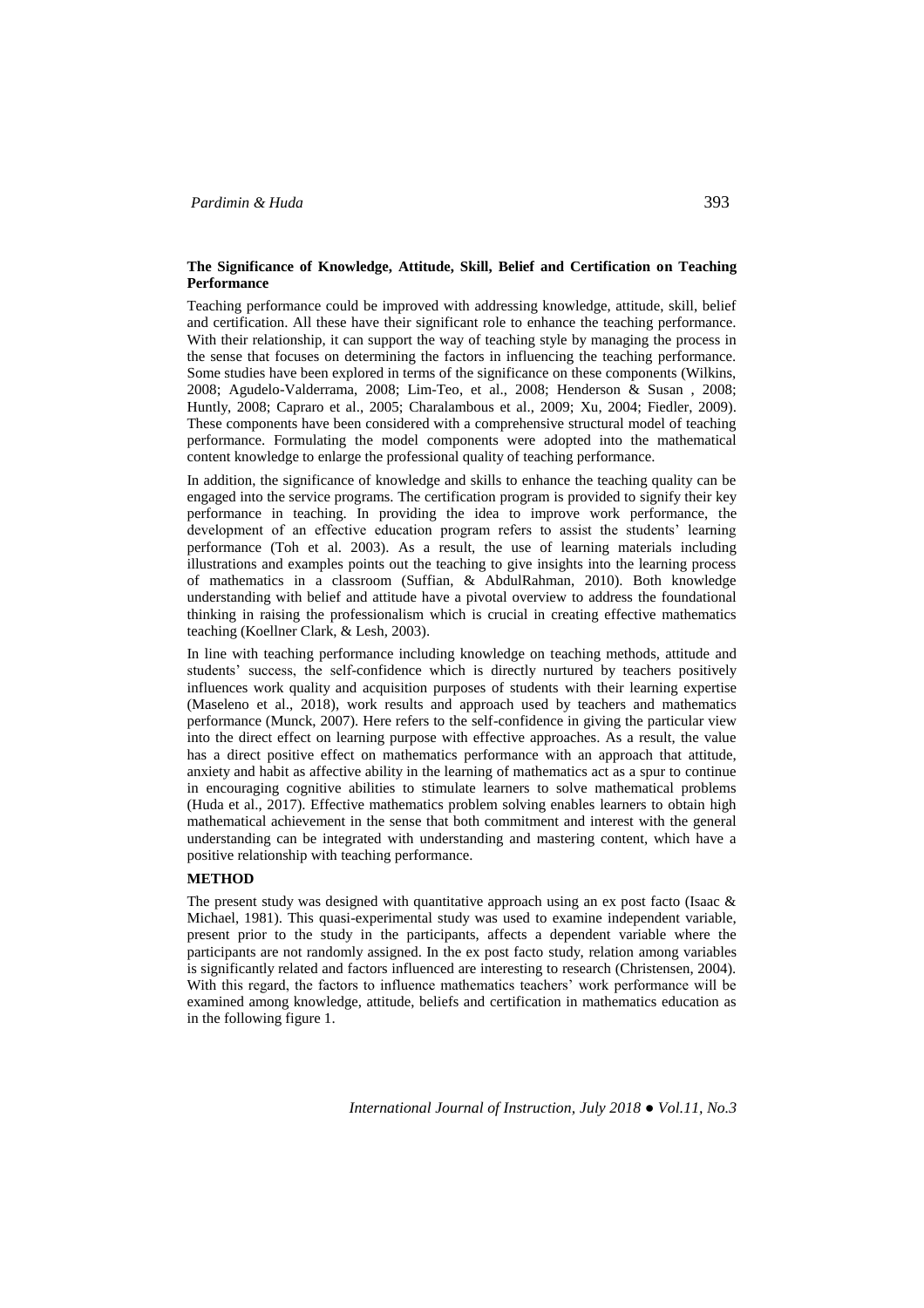

Figure 1

Mathematics Teachers' Work Performance Structural Model

### **Population and Study Sampling**

The target population of this study comes from mathematics teachers in Yogyakarta, Indonesia as in the following table 1 below.

# Table 1

The number of mathematics teachers

| No    | District/City | Number of mathematics teachers |
|-------|---------------|--------------------------------|
|       | Bantul        | 206                            |
|       | Sleman        | 174                            |
|       | Gunung Kidul  | 164                            |
|       | Kulon Progo   | 119                            |
|       | Yogyakarta    | 78                             |
| Total |               | 741                            |

The criterion of certified teachers is not an adopted strategy for sampling as during the sampling, the number of certified and those without certification were not known. But there are indications that most of the teachers are certified amounting to 85 percent. The distribution of mathematics teachers can be seen as follows in Table 2.

### Table 2

Distribution of mathematics teachers

| No    | District/City | Number of mathematics teachers |
|-------|---------------|--------------------------------|
|       | Bantul        | 85                             |
|       | Sleman        | 73                             |
|       | Gunung Kidul  | 68                             |
|       | Kulon Progo   | 48                             |
|       | Yogyakarta    | 33                             |
| Total |               | 306                            |

#### **FINDINGS**

After modifications by including the connection between the residual and the manifest, mathematics teachers' work performance structural model of direct examination results are as depicted in Figure 2.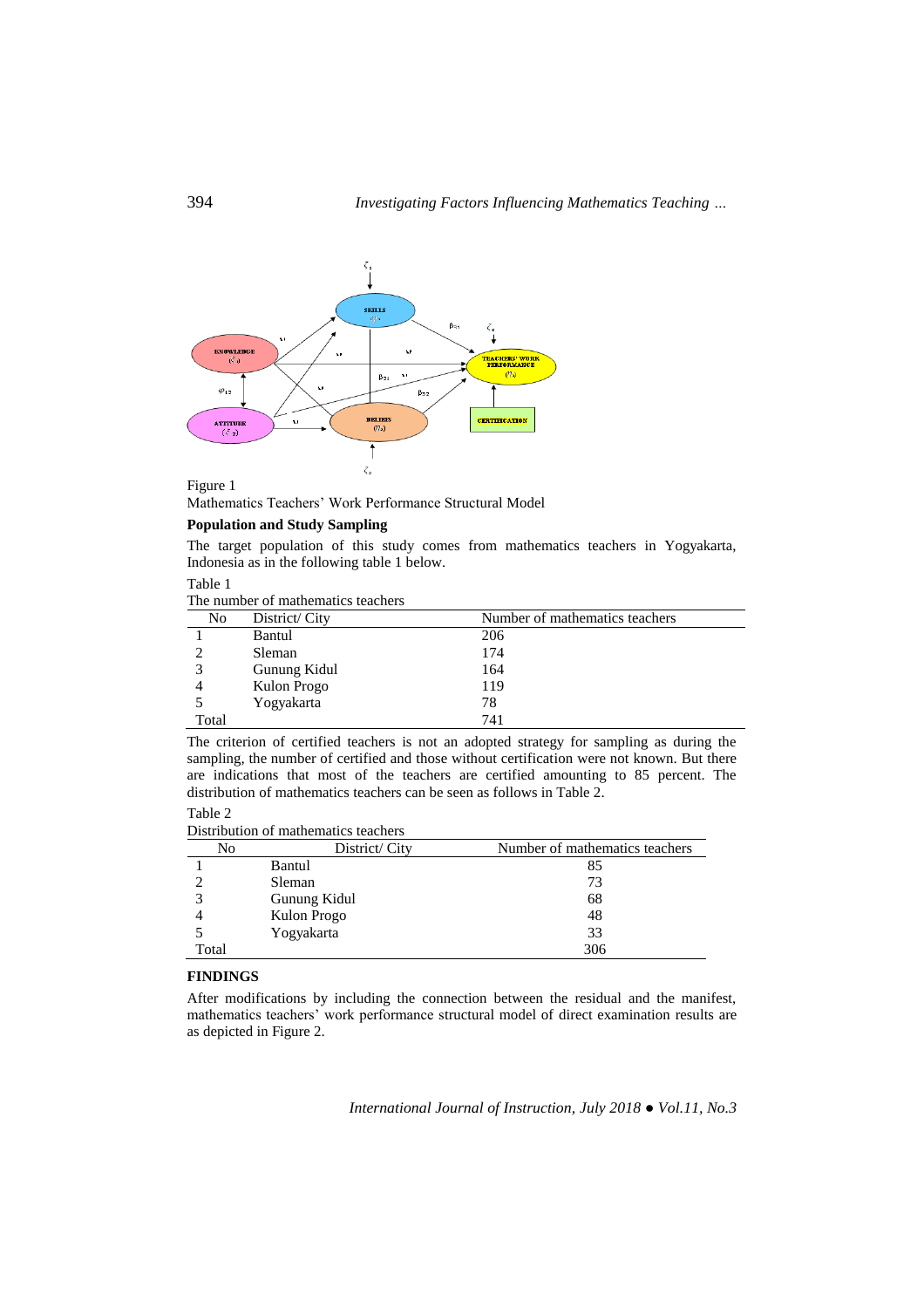

#### Figure 2

Test Result of Mathematics Teachers' Work Performance Structural Model

Exogen coefficient towards endogen is shown in table 5. Based on the results of the test, all exogen has direct positive and significant influence towards all endogen except attitude on mathematics teachers' work performance, which is not significant.

#### Table 3

| Direct influence of exogen on endogen coefficient |  |  |
|---------------------------------------------------|--|--|
|                                                   |  |  |

| N <sub>o</sub>                                                                             | Endogen        | Exogen         |        | $\gamma$ | $t_{val}$ | Ket.    |
|--------------------------------------------------------------------------------------------|----------------|----------------|--------|----------|-----------|---------|
|                                                                                            | <b>Skills</b>  | Knowledge      |        | 0.2585   | 3.2718    | Sig     |
|                                                                                            |                | Attitude       |        | 0.0316   | 0.6496    | Not Sig |
|                                                                                            |                | Knowledge      |        | 0.4046   | 3.8511    | Sig     |
| $\overline{2}$                                                                             | <b>Beliefs</b> | Attitude       |        | 0.1890   | 3.0325    | Sig     |
|                                                                                            |                | <b>Skills</b>  | 0.4565 |          | 5.9351    | Sig     |
| 3                                                                                          | mathematics    | Knowledge      |        | 0.3271   | 3.0038    | Sig     |
|                                                                                            |                | Attitude       |        | 0.0751   | 1.2537    | Not Sig |
|                                                                                            | teachers' work | <b>Skills</b>  | 0.3233 |          | 4.1254    | Sig     |
|                                                                                            | performance    | <b>Beliefs</b> | 0.3327 | -        | 2.5153    | Sig     |
|                                                                                            |                | Certification  |        | 0.1847   | 3.4246    | Sig     |
| $1.050 \pm 10$<br>als a<br>$\mathcal{A} \cap \mathcal{A}$ . $\mathcal{A} \cap \mathcal{A}$ |                |                |        |          |           |         |

\* t<sub>table</sub> = 1.968 (df = 300,  $\alpha$  = 0.05)

Mathematics teachers' work performance is explained in the model through three regressive functions. Functions 1 and 3 shows that attitude does not provide significant direct influence. (tval < 1.968) towards skills and mathematics teachers' work performance. However, attitude provides positive and significant direct influence (tval  $\geq 1.968$ ) towards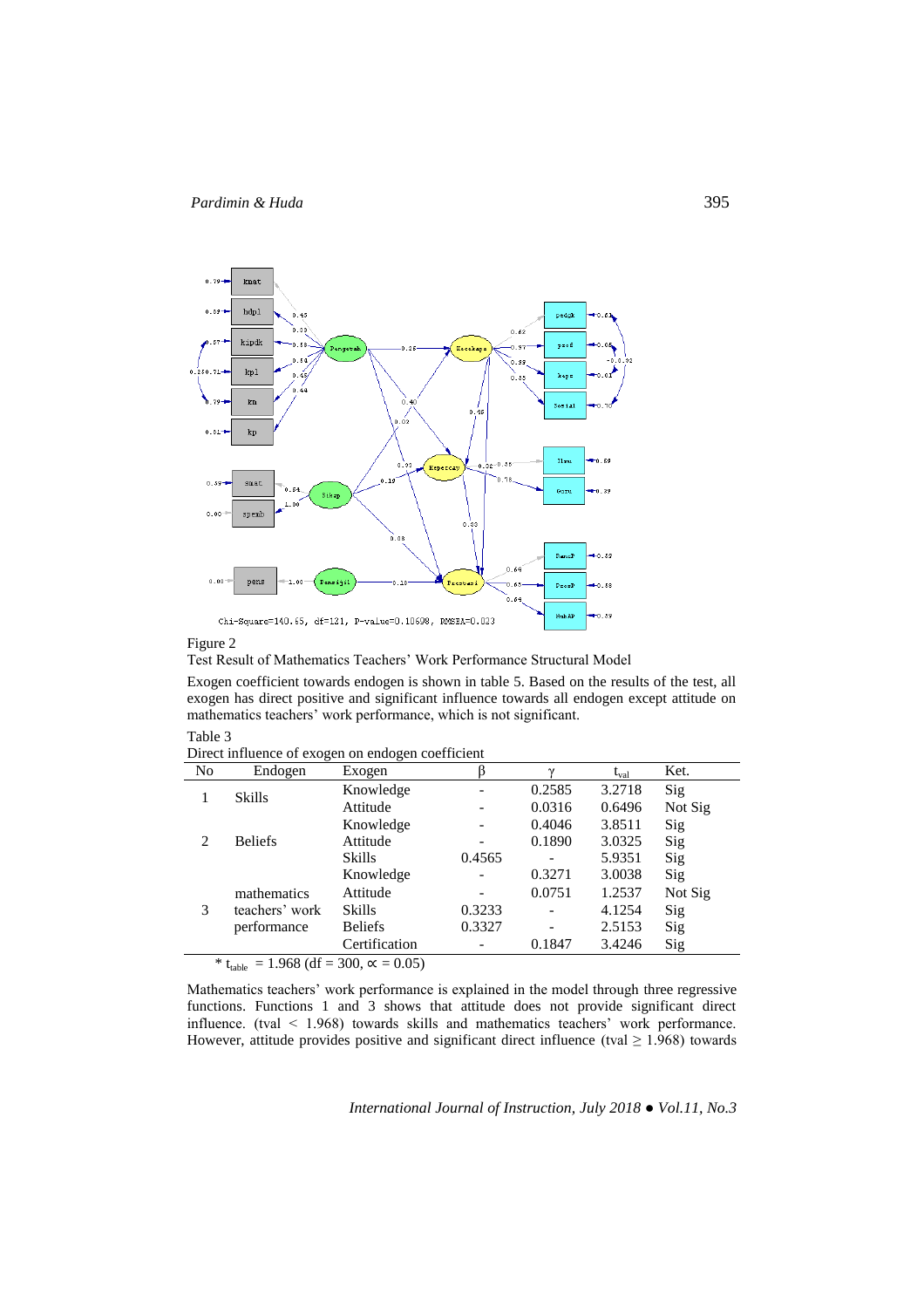beliefs (function 2) and beliefs provide positive and significant direct influence towards mathematics teachers' work performance (function 3). It can be interpreted that attitude can provide positive and significant influence towards mathematics teachers' work performance by the growth of the teacher's beliefs. This fact does not support the hypothesis which states that attitude provides positive and significant influence towards mathematics teachers' work performance, but instead provides indirect positive and significant influence towards mathematics teachers' work performance through beliefs.

Knowledge, skills and beliefs of a teacher are important as prerequisites for teachers' work performance. The model shows that knowledge directly provides positive and significance influence towards skills (function 1) and teachers' work performance (function 3). Knowledge also provides indirect positive and significant influence on teachers' work performance through skills and beliefs (function 2). Test results show that all line coefficient: knowledge, skills and beliefs are represented by  $t_{val} \ge 2$  which indicate significance. Therefore, all hypotheses which state the occurrence of direct or indirect positive and significant influence including knowledge, skills and beliefs towards mathematics teachers' work performance are accepted. In terms of differential test results, the certification is hypothesised to have the ability to enhance the quality of teachers which in turn, enhances work performance. Test results show that certified teachers' work

performance obtained a higher average ( $\chi$  = 81.4075) as compared to those without

certification ( $\bar{x}$  = 73.9756). Both are significantly different with t<sub>val</sub> = 2.778 and p = 0.006. Therefore, certified mathematics teachers' work performance is better than that of those without certification. Hence, the hypothesis 4 of the study which states that certified mathematics teachers' work performance is better than that of those without certification is accepted.

#### **DISCUSSION**

### **The Influence of Knowledge on Mathematics Teaching Performance**

Mathematical knowledge is a crucial factor for teachers' competency and ability to implement productive learning efficiently. Teachers' ability in learning is dissimilar to learning what is to be learnt. Knowledge is the source for the ability to create and utilise positive situations into learning to develop competency (Huda et al., 2016c). Teachers should be able to interpret and develop curriculum content used in a mutual education sequence, even with different social, economic and cultural backgrounds. Knowledge will demonstrate the quality of teachers in teaching as it is related to professionalism. Mathematics teachers should be equipped with knowledge on mathematics, mathematics with other subjects, education and curriculum, classroom management, teaching and education context. Teachers with an understanding of mathematical concepts will be able to improve teaching in class. Teachers' knowledge is an important component for the performance of teachers in a class (Agudelo-Valderrama, 2008). The knowledge needed by teachers is not only on the curriculum but goes beyond to co-curricular knowledge which enables them to develop it. Knowledge influences mathematics teachers' work performance in the sense that mathematics teachers' knowledge is part of being in the field, while mathematics teachers' work results can be seen from their achievement in skills, duty performance, work quality and teachers' responsibility (Van Maele & Van Houtte, 2011). It refers to positive and significant influence of teachers' knowledge on mathematics teachers' work performance.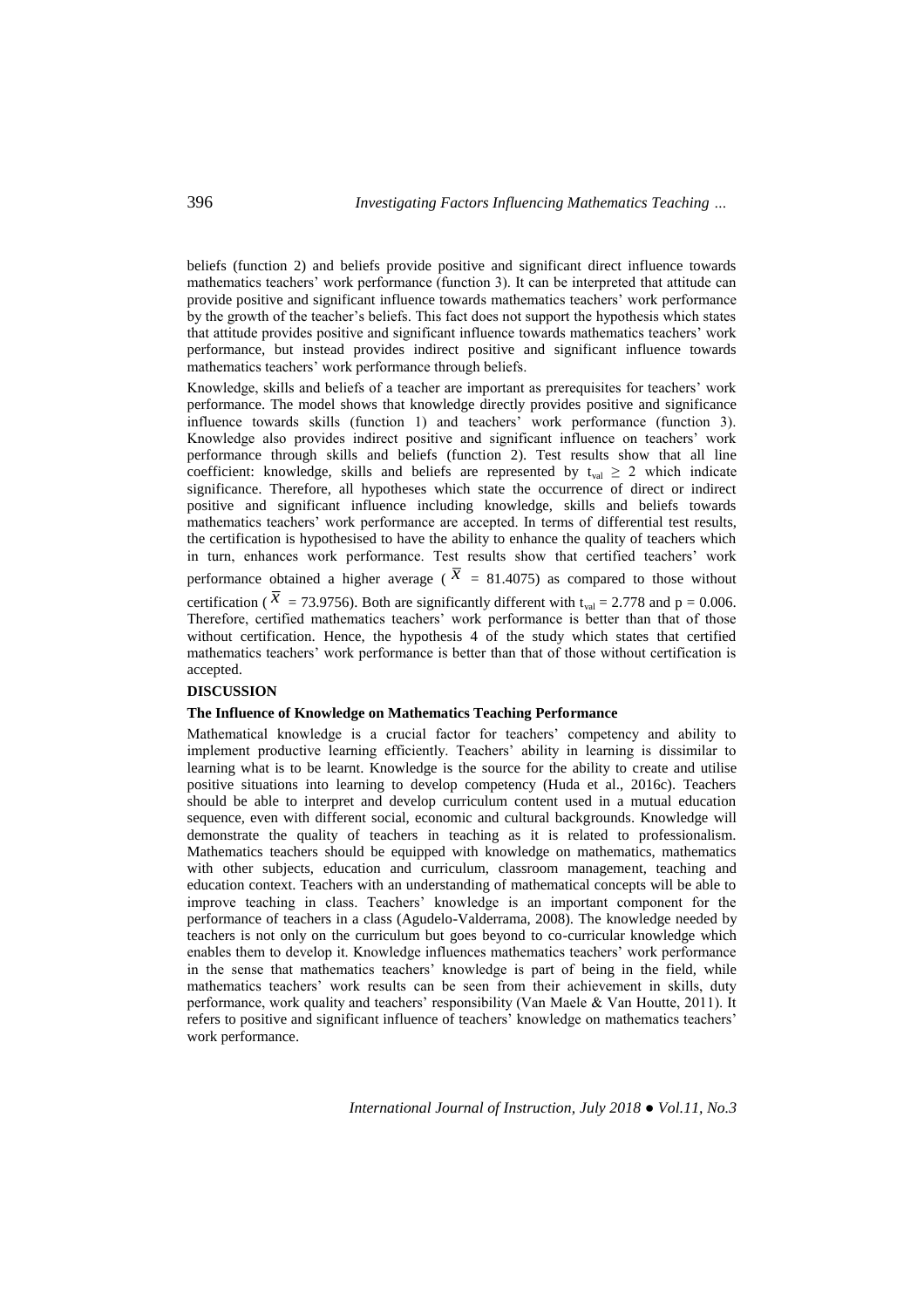## **Influence of Attitude on Mathematics Teachers' Work Performance**

The attitude of teachers towards mathematics and the learning of mathematics may have chance to influence learning behaviour in the classroom. Teachers with negative attitude towards mathematics use learning methods based on rules, while those with positive attitude will adopt methods which are focused on understanding, exploration and finding links in mathematics. Teachers with a positive attitude towards mathematics would teach using methods of discussions, questioning and learner-centred methods, while those who are less positive are inclined to use teacher-centred methods (Huda et al., 2017b). Attitude, guidance and habit that serve as affective ability are important in the study of mathematics in the sense that attitude towards mathematics and the teaching of mathematics can influence teaching in a classroom (Di Martino & Zan, 2015; Sonnert et al., 2015). Indirectly, the influence of attitude would be meaningful with the beliefs of teachers which can positively and significantly influence mathematics teachers' work performance by the nurturing of beliefs of the teacher.

## **Influence of Skills on Mathematics Teachers' Work Performance**

Teachers' skills refer to the ability to implement teaching appropriately without stress, proactively and creatively by means of the best methods, so learning can be maximised. Pedagogical skills are helpful in teachers' expertise in mastering comprehensive mathematical knowledge in various disciplines and their applications. Professional skills assist teachers in planning systematic learning to achieve students' learning outcomes which are efficient and effective (Huda et al., 2017c). Personal skills are marked by strong, mature, stable, wise and authoritative character, woven with nobility that can be exemplified by students (Anshari et al., 2017; Huda et al., 2016c; Zan & Di Martino, 2014). Social skills are the ability of the teacher to communicate effectively with students, among educators, the teaching force, parents of students and the community. With a positive and significant influence of skills towards mathematics teachers' work performance, it aims to enhance in producing better work output. As a result, pedagogic, professional, social and personal skills are the basis for teachers who contribute to their efforts (Savelsbergh et al., 2016; Huda et al., 2017d). Teaching mathematics effectively would lead to combine profound mathematical knowledge with the understanding of students and the use of a variety of pedagogical strategies. The findings also fortify the Indonesian regulation on education that teachers need skills to be professional educators in the sense that possess such skills with an ability to understand by improving skills. The findings of the study empirically also show that knowledge has a direct and significant influence on skills which may be interpreted that skills have the purpose of mediating the knowledge towards teachers' work performance.

# **Influence of Beliefs on Mathematics Teachers' Work Performance**

Teaching beliefs include the beliefs on knowledge and mathematics education and belief in one's self as educators in the study of mathematics (Charalambous et al 2009). It refers to obtain knowledge in the mathematics discipline which covers internal and external factors with a direct positive and significant relationship of beliefs towards mathematics teachers' work performance. Similarly, knowledge and beliefs on teacher influence heavily on the practices and behaviour of a teacher in a classroom (Di Martino & Zan, 2015). Without accurate mathematical beliefs, teachers will face difficulty in achieving success in teaching (Uyangor & Ece, 2010; Huda et al., 2017e), where the need to implement mathematics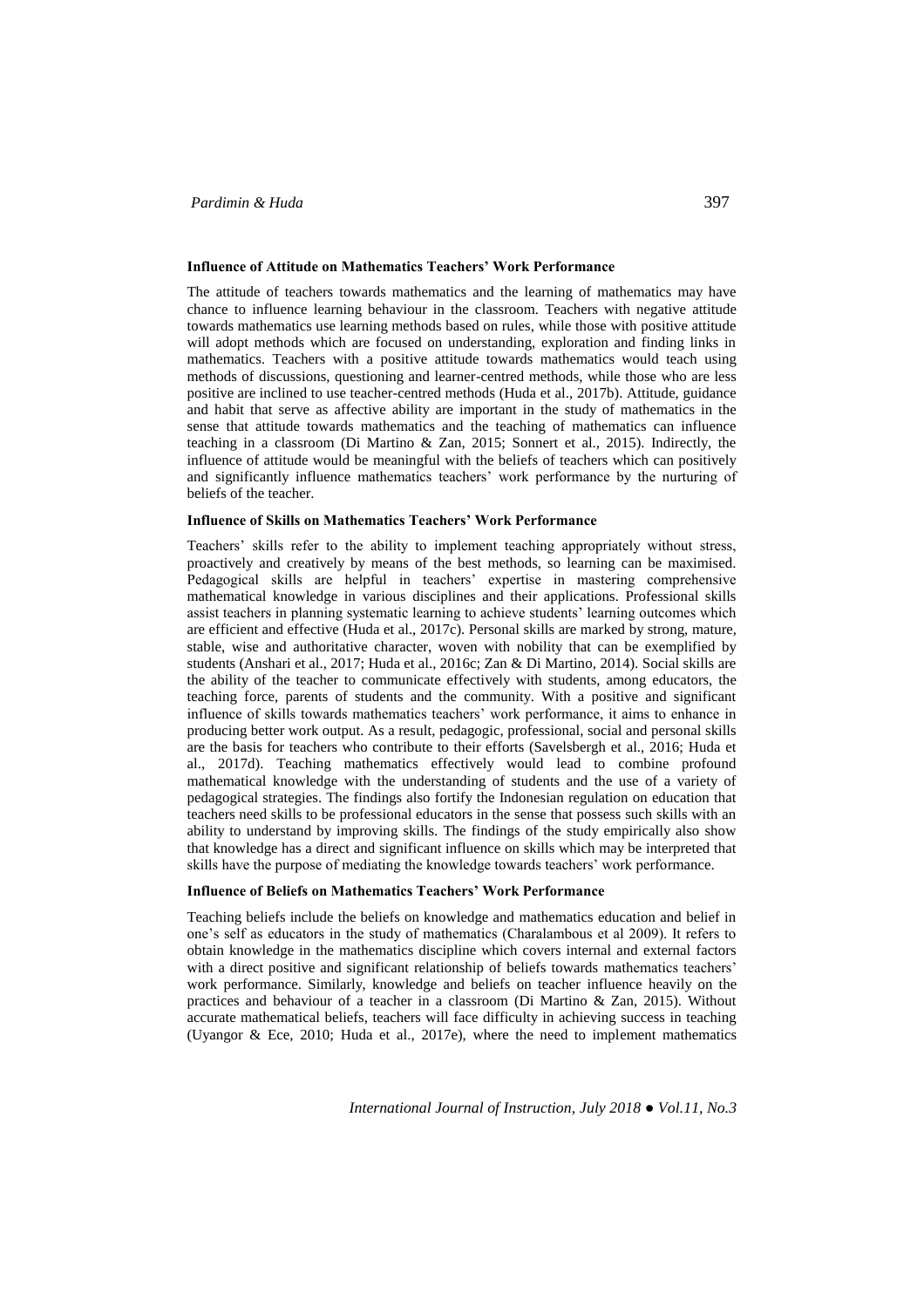learning in the sense which can engage into being confident of their mathematical knowledge with cooperation (Othman et al., 2016; Walshaw, 2012). The results from the mathematics teachers' work performance structural model in the summary of 5.1 shows that belief is an endogen from knowledge, attitude and skills. This empirically means that beliefs depend on the possessed knowledge, attitude and skills with pointing out that beliefs positively influence directly and significantly towards mathematics teachers' work performance.

#### **Influence of Certification on Mathematics Teachers' Work Performance**

The approach of a teacher in a practical class is determined by the concepts of teaching which he or she possesses. The choice of methods is not only on technicality of topics that will be delivered, but also by their perspective on learners and the way they are cultured. When teachers view students as empty vessels that grow mechanically, the teaching approach would take the banking system. On the other hand, if learners are viewed as God's potential creation that grows dynamically, the methods used are androgynous and dialogistic in nature. Professional teacher education assumes that the teaching force preparation models practised currently require revamping. Certification programmes and teachers' professional training is hoped to show steps of development in the roles of teaching as a profession. The certification, inclusive of portfolios, can be viewed to enhance mathematics teachers' work performance (Xu, 2004), with the criteria in evaluating teachers' work performance using certification and the use of portfolios (Fiedler, 2009; Huda et al., 2017f). This mathematics teachers' work performance structural model places certification as teachers' work performance. Findings show that teachers view certification as crucial in teachers' work performance. Other empirical findings show that generally, teachers' work performance among certified teachers are better than their counterparts without it and hence reveal the significance of certification. This would potentially expand an innovative approach on learning expertise (Huda et al., 2017j) in the sense that should be enhanced through examination process (Maseleno et al., 2017). Through cooperating with service learning (Huda et al., 2017k), the potential value of learning integration within autograph technology (Moksin et al., 2018) should be engaged with management process into social exposure in learning (Rosli et al., 2018) together with learning environment exposure (Huda et al., 2018c). As a result, the learning abilities with foundation (Huda and Sabani, 2018) may be complied with technology use for social exposure and learning process (Huda et al., 2019) in the sense which should gain the extent of competitive advantage (Huda et al., 2018d).

## **CONCLUSION**

The finding of this study would be viewed from the theoretical and practical perspectives in which it theoretically supports the Indonesian government regulation in providing teaching services within educational system. The result revealed there are five core potentials in assisting the teaching performance. Those are knowledge, attitude, skills, beliefs of mathematics and certification. It can be reflected by the lesson planning construct, learning procedure and the connection between personalities in the sense that constructs the relation to other subjects, education and curriculum, and teaching and education. Towards pedagogical, professional, personal and social skills, this initiative refers to strengthen the beliefs construct among knowledge, education and self-confidence in assisting the teaching performance. As a result, formation, evaluation, and enhancement of teaching performance in mathematics play a significant role to enhance the quality of the teaching with comprehending the mathematics into the performance structural model. Moreover, the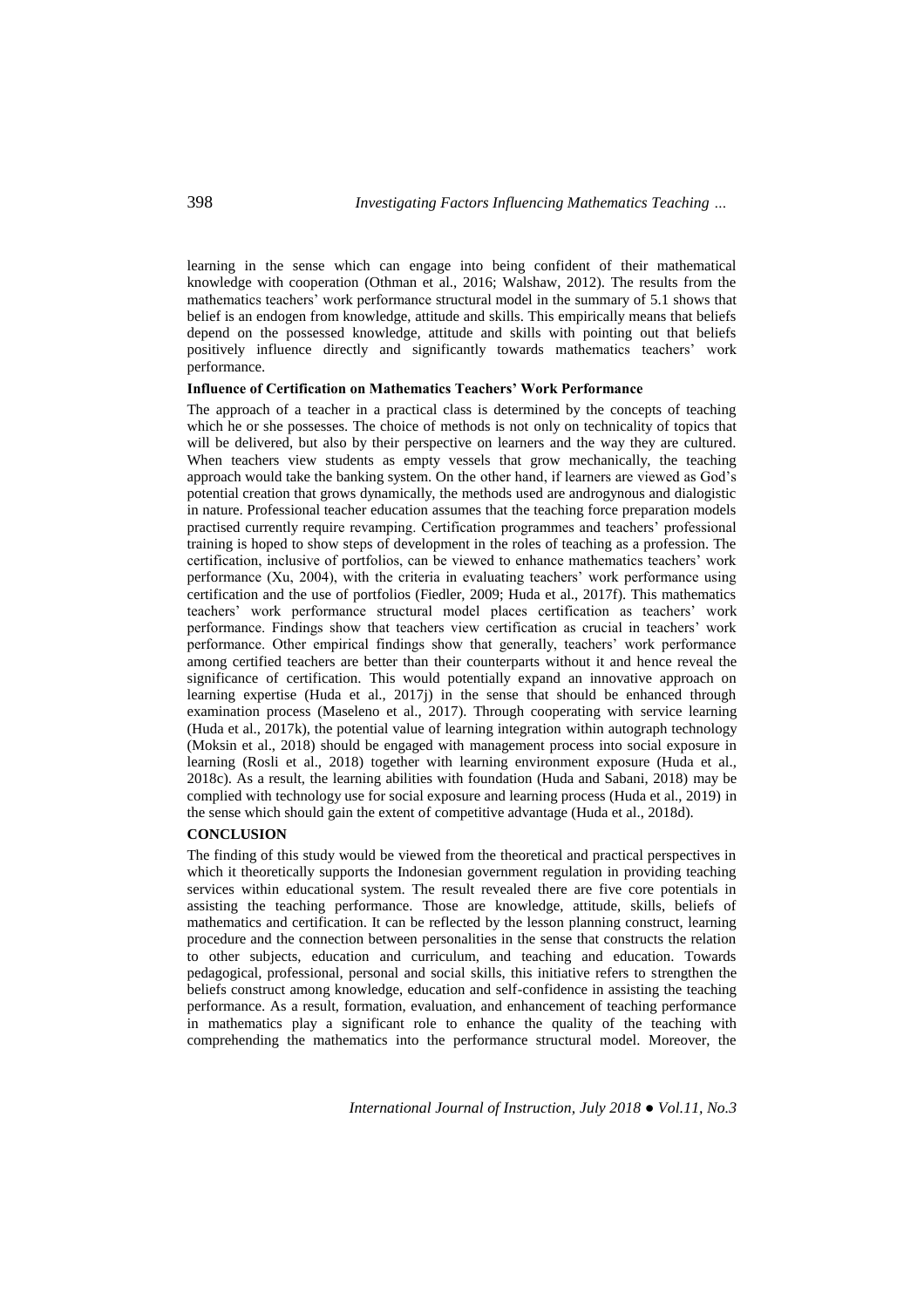# *Pardimin & Huda* 399

findings of this mathematics teaching performance based structural model would have the practical implications which become useful in observing such kind of work including attitude management in order to improve knowledge and skills. In particular, the finding on teachers' certification is that the certified mathematics teaching performance refers to support the rulers' requirement with possessing professionalism. Thus, the instrument used for each construct or indicator in this study also has practical implications for policy makers and researchers. It is related to the evaluation of mathematics teachers' work performance directly or indirectly.

### **REFERENCES**

Agudelo-Valderrama, C. (2008). The power of Colombian mathematics teachers' conceptions of social/institutional factors of teaching. *Educational Studies in Mathematics*, *68*(1), 37-54.

Aminin, S., Huda, M., Ninsiana, W., and Dacholfany, M.I. (2018). Sustaining civic-based moral values: Insights from language learning and literature. *International Journal of Civil Engineering and Technology*. 9(4), 157-174.

Anshari, M., Almunawar, M. N., Shahrill, M., Wicaksono, D. K., & Huda, M. (2017). Smartphones usage in the classrooms: Learning aid or interference?. *Education and Information Technologies*, 22(6), 3063-3079.

Capraro, R. M., Capraro, M. M., Parker, D., Kulm, G., & Raulerson, T. (2005). The mathematics content knowledge role in developing preservice teachers' pedagogical content knowledge. *Journal of Research in Childhood Education*, *20*(2), 102-118.

Charalambous, C. Y., Panaoura, A., & Philippou, G. (2009). Using the history of mathematics to induce changes in preservice teachers' beliefs and attitudes: Insights from evaluating a teacher education program. *Educational Studies in Mathematics*, *71*(2), 161-180.

Koellner Clark, K., & Lesh, R. (2003). A modeling approach to describe teacher knowledge. *Beyond constructivism: Models and modeling perspectives on mathematics problem solving, learning, and teaching*, 159-174.

Christensen, L. B. (2004). *Experimental methodology*. Allyn & Bacon.

Di Martino, P., & Zan, R. (2015). The construct of attitude in mathematics education. In *From beliefs to dynamic affect systems in mathematics education* (pp. 51-72). Springer International Publishing.

Ernest, P. (1989). The knowledge, beliefs and attitudes of the mathematics teacher: A model. *Journal of Education for Teaching*, 15(1), 13–33.

Fiedler, S., & Pata, K. (2009). Distributed Learning Environments and Social Software: In search for a framework of design. In Dasgupta, S. (Eds.), *Social Computing: Concepts, Methodologies, Tools, and Applications* (pp. 145-158). Hershey, PA, USA: IGI Global.

Henderson, S., & Rodrigues, S. (2008). Scottish student primary teachers' levels of mathematics competence and confidence for teaching mathematics: some implications for national qualifications and initial teacher education. *Journal of education for Teaching*, *34*(2), 93-107.

Huda, M., Teh, K.S.M., Nor, N.H.M., and Nor, M.B.M. (2018a). Transmitting Leadership Based Civic Responsibility: Insights from Service Learning. *International Journal of Ethics and Systems*, 34(1), 20-31.

Huda, M., Maseleno, A., Muhamad, N.H.N., Jasmi, K.A., Ahmad, A., Mustari, M.I., Basiron, B. (2018b). Big Data Emerging Technology: Insights into Innovative Environment for Online Learning Resources. *International Journal of Emerging Technologies in Learning 13*(1), 23-36.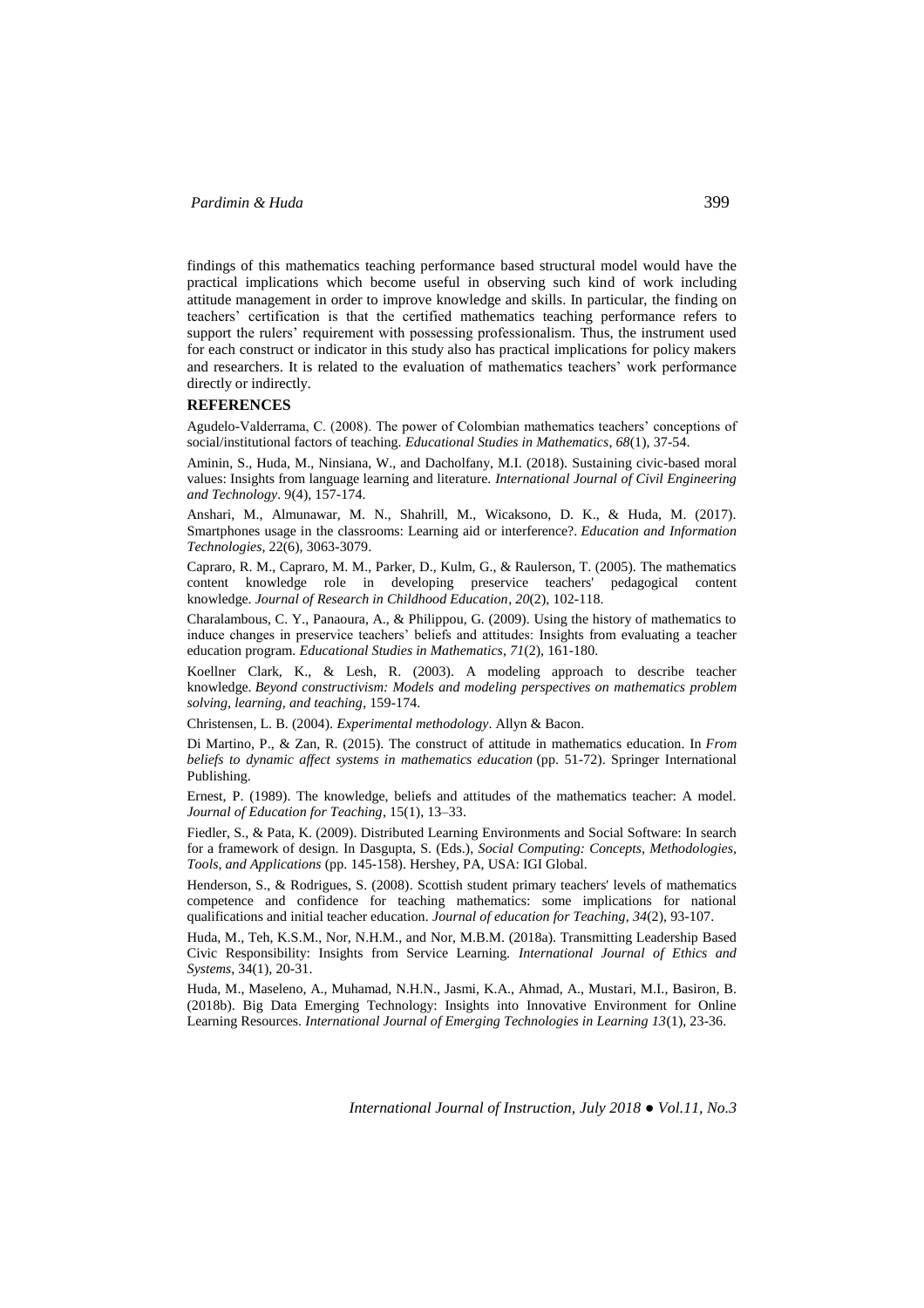Huda, M., Maseleno, A., Teh, K.S.M., Don, A.G., Basiron, B., Jasmi, K.A., Mustari, M.I., Nasir, B.M., and Ahmad, R. (2018c). Understanding Modern Learning Environment (MLE) in Big Data Era. *International Journal of Emerging Technologies in Learning*. 13(5), 71-85. doi: 10.3991/ijet.v13i05.8042

Huda., M. & Sabani, N. (2018). Empowering Muslim Children's Spirituality in Malay Archipelago: Integration between National Philosophical Foundations and Tawakkul (Trust in God). *International Journal of Children's Spirituality*, 23(1), 81-94.

Huda, M. (2018). Empowering Application Strategy in the Technology Adoption: Insights from Professional and Ethical Engagement. *Journal of Science and Technology Policy Management*. doi.org/10.1108/JSTPM-09-2017-0044.

Huda, M., Hehsan, A., Basuki, S., Rismayadi, B., Jasmi, K. A., Basiron, B., & Mustari, M. I. (2019). Empowering Technology Use to Promote Virtual Violence Prevention in Higher Education Context. In *Intimacy and Developing Personal Relationships in the Virtual World* (pp. 272-291). IGI Global.

Huda, M., Qodriah, S.L., Rismayadi, B., Hananto, A., Kardiyati, E.N., Ruskam, A., and Nasir, B.M. (2018d). Towards Cooperative with Competitive Alliance: Insights into Performance Value in Social Entrepreneurship in *Creating Business Value and Competitive Advantage with Social Entrepreneurship*. (pp.294). Hershey, PA: IGI Global.

Huda, M., Yusuf, J. B., Jasmi, K. A., & Nasir, G. A. (2016a). Understanding Comprehensive Learning Requirements in the Light of al-Zarnūjī's Taʻlīm al-Mutaʻallim. *Sage Open*, *6*(4), 1-14.

Huda, M., Yusuf, J. B., Jasmi, K. A., & Zakaria, G. N. (2016b). Al-Zarnūjī's Concept of Knowledge ('ilm). *SAGE Open*, *6*(3), 1-13.

Huda, M., Anshari, M., Almunawar, M. N., Shahrill, M., Tan, A., Jaidin, J. H., ... & Masri, M. (2016c). Innovative Teaching in Higher Education: The Big Data Approach. *The Turkish Online Journal of Educational Technology*, *15*(Special issue), 1210-1216.

Huda, M., Jasmi, K. A., Mohamed, A. K., Wan Embong, W. H., & and Safar, J. (2016d). Philosophical Investigation of Al-Zarnuji's Ta'lim al-Muta'allim: Strengthening Ethical Engagement into Teaching and Learning. *Social Science*, *11*(22), 5516-551.

Huda, M., Jasmi, K. A., Basiran, B., Mustari, M. I. B., & Sabani, A. N. (2017a). Traditional Wisdom on Sustainable Learning: An Insightful View From Al-Zarnuji's Ta 'lim al-Muta 'allim. *SAGE Open*, *7*(1), 1-8.

Huda, M., Shahrill, M., Maseleno, A., Jasmi, K. A., Mustari, I., & and Basiron, B. (2017b). Exploring Adaptive Teaching Competencies in Big Data Era. *International Journal of Emerging Technologies in Learning*, *12*(3), 68-83.

Huda, M., Jasmi, K. A., Hehsan, A., Shahrill, M., Mustari, M. I., Basiron, B., & Gassama, S. K. (2017c). Empowering Children with Adaptive Technology Skills: Careful Engagement in the Digital Information Age. *International Electronic Journal of Elementary Education*, *9*(3), 693-708.

Huda, M., Siregar, M., Ramlan, Rahman, S.K.A., Mat Teh, K.S., Said, H., Jamsari, E.A., Yacub, J., Dacholfany, M.I., & Ninsiana, W. (2017d). From Live Interaction to Virtual Interaction: An Exposure on the Moral Engagement in the Digital Era. *Journal of Theoretical and Applied Information Technology* , 95(19), 4964-4972.

Huda, M., Sabani, N., Shahrill, M., Jasmi, K. A., Basiron, B., & Mustari, M. I. (2017e). Empowering Learning Culture as Student Identity Construction in Higher Education. In A. Shahriar, & G. Syed (Eds.), *Student Culture and Identity in Higher Education* (pp. 160-179). Hershey, PA: IGI Global. doi:10.4018/978-1-5225-2551-6.ch010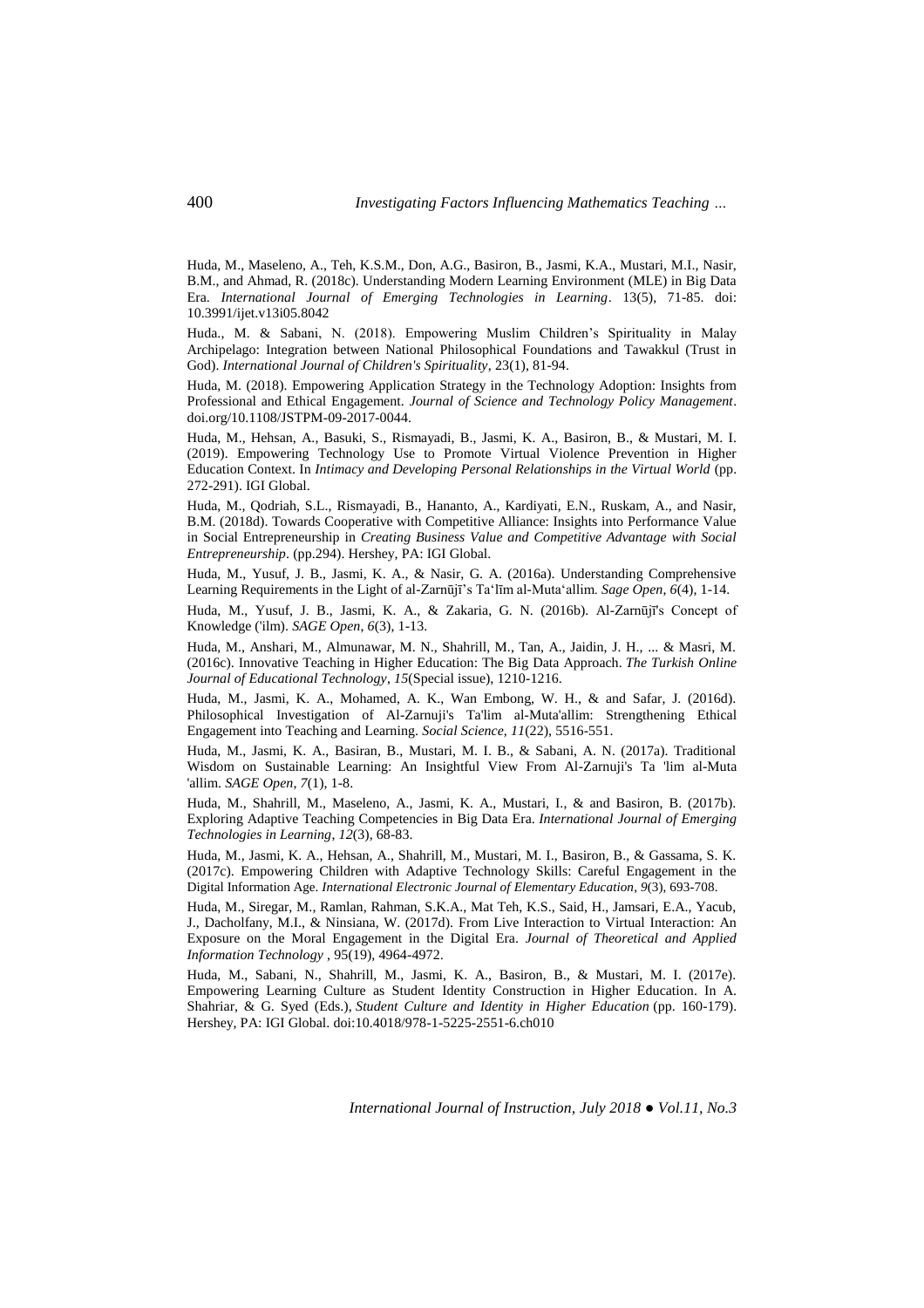Huda, M., Haron, Z., Ripin, M.N., Hehsan, A., and Yaacob, A.B.C. (2017f). Exploring Innovative Learning Environment (ILE): Big Data Era. *International Journal of Applied Engineering Research*, 12 (17), 6678-6685.

Huda, M., Maseleno, A., Jasmi, K.A., Mustari, M.I., and Basiron, B. (2017g). Strengthening Interaction from Direct to Virtual Basis: Insights from Ethical and Professional Empowerment. *International Journal of Applied Engineering Research*, 12 (17), 6901-6909.

Huda, M., Jasmi, K. A., Mustari, M. I., Basiron, B., Mohamed, A. K., Embong, W., ... & Safar, J. (2017h). Innovative E-Therapy Service in Higher Education: Mobile Application Design. *International Journal of Interactive Mobile Technologies*, *11*(4), 83-94.

Huda, M., Shahrill, M., Maseleno, A., Jasmi, K. A., Mustari, I., & and Basiron, B. (2017i). Exploring Adaptive Teaching Competencies in Big Data Era. *International Journal of Emerging Technologies in Learning*, 12(3), 68-83.

Huda, M., Jasmi, K. A., Embong, W. H., Safar, J., Mohamad, A. M., Mohamed, A. K., Muhamad, N. H., Alas, Y., & Rahman, S. K. (2017j). Nurturing Compassion-Based Empathy: Innovative Approach in Higher Education. In M. Badea, & M. Suditu (Eds.), *Violence Prevention and Safety Promotion in Higher Education Settings* (pp. 154-173). Hershey, PA: IGI Global. doi:10.4018/978-1-5225-2960-6.ch009

Huda, M., Jasmi, K. A., Alas, Y., Qodriah, S. L., Dacholfany, M. I., & Jamsari, E. A. (2017k). Empowering Civic Responsibility: Insights From Service Learning. In S. Burton (Ed.), *Engaged Scholarship and Civic Responsibility in Higher Education* (pp. 144-165). Hershey, PA: IGI Global. doi:10.4018/978-1-5225-3649-9.ch007

Huntly, H. (2008). Teachers' work: Beginning teachers' conceptions of competence. *The Australian Educational Researcher*, *35*(1), 125-145.

Isaac, S., & Michael, W. B. (1971). *Handbook in research and evaluation*. San Diego: Edits Publisher

Klassen, R. M., & Tze, V. M. (2014). Teachers' self-efficacy, personality, and teaching effectiveness: A meta-analysis. *Educational Research Review*, *12*, 59-76.

Maseleno, A., Huda, M., Siregar, M., Ahmad, R., Hehsan, A., Haron, Z., Ripin, M.N., Ihwani, S.S., and Jasmi, K.A. (2017). Combining the Previous Measure of Evidence to Educational Entrance Examination. *Journal of Artificial Intelligence* 10(3), 85-90.

Maseleno, A., Pardimin, Huda, M., Ramlan, Hehsan, A., Yusof, Y.M., Haron, Z., Ripin, M.N., Nor, N.H.M., and Junaidi, J. (2018a). Mathematical Theory of Evidence to Subject Expertise Diagnostic*. ICIC Express Letters, 12* (4).

Maseleno, A., Huda, M., Jasmi, K.A., Basiron, B., Mustari, I., Don, A.G., and Ahmad, R. (2018b). Hau-Kashyap approach for student's level of expertise. *Egyptian Informatics Journal*, doi.org/10.1016/j.eij.2018.04.001.

Ministry of Education (2011). Survei Internasional TIMSS. *Trends in International Mathematics and Science Study* (TIMSS).

Ministry of Education. (2005). *Undang-Undang Republik Indonesia Nomor 14 Tahun 2005 tentang Guru dan Dosen.*

Moksin, A. I., Shahrill, M., Anshari, M., Huda, M., & Tengah, K. A. (2018). The Learning of Integration in Calculus Using the Autograph Technology. *Advanced Science Letters*, 24(1), 550-552.

Munck, M. (2007). Science pedagogy, teacher attitudes, and student success. *Journal of Elementary Science Education*, *19*(2), 13-24.